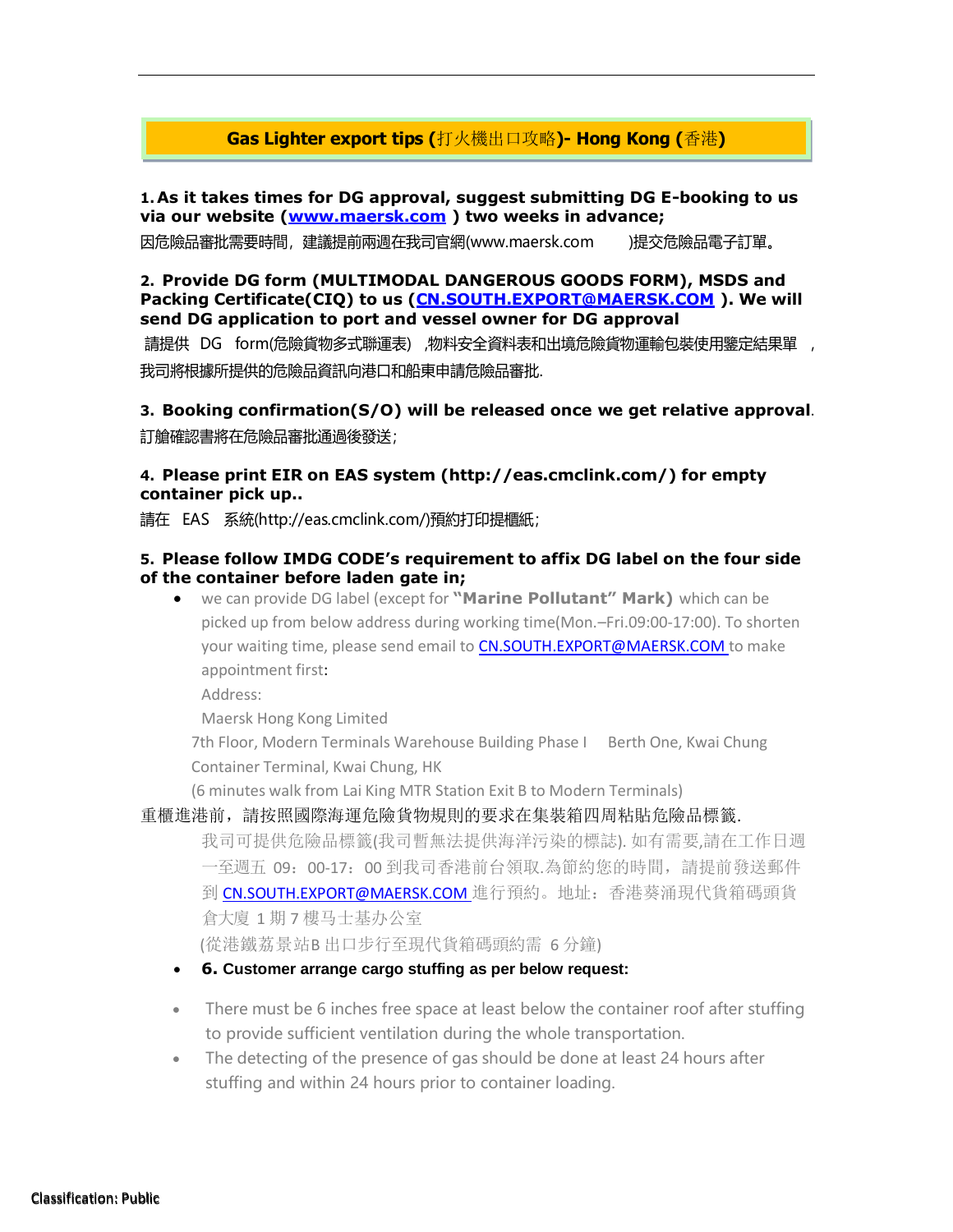• Except the DG label for IMO2.1, Container must have another label of "WARNING, MAY CONTAIN EXPLOSIVE MIXTURES WITH AIR. KEEP IGNITION SOURCES AWAY WHEN OPENING" on the door of container.

### 客戶安排根據以下要求裝櫃

- 集装箱在装货后,箱顶和货物之间须保留至少 6 英寸的空间,从而保证货物在整个运输 过程中都能有良好的通风。
- 对易燃气体含量爆炸下限进行检测时,时间上必须同时满足两个要求:一是在装货完成最 少 24 小时后;二是在预计集装箱装载的 24 小时内。
- 除了 2.1 級危品(IMO 2.1)的警告標示外,裝載有 UN1057 易燃氣體打火機的集裝箱, 還必須貼上寫有"WARNING, MAY CONTAIN EXPLOSIVE MIXTURES WITH AIR. KEEP IGNITION SOURCES AWAY WHEN OPENING" ( "警告: 可能含有易爆氣體, 請遠離火源開啟")的標示。標示須貼在集裝箱門壁上,並確保至少在 8 米(26 英尺) 外能夠看清。

# **7. Full container gate in to terminal;**

- The terminal allowable gate in time: as per HK local regulation, full container with IMO2 or IMO3 or other IMO 4/5/6/8/9 under 177D of dangerous goods (general) regulations cap.295 can only be allowed to gate in after vessel ETA- 72hrs. Vessel ETA can checked via MTL website [\(https://www.modernports.com.hk/web/mtlportal/vessel-schedule-enquiry-public\)](https://www.modernports.com.hk/web/mtlportal/vessel-schedule-enquiry-public) or hotline 852-21152115;
- Free stowage: the free stowage counts from laden gate in day(included) to the day the container load on board(included). It is not equal to the terminal allowable gate in time. Extra stowage fee will be charged if laden container gate in beyond free stowage period. Free stowage standard can be checked via our website: <https://www.maersk.com/local-information/china/export>

# 重柜进场**:**

- 码头可收柜时间: 依据香港码头法规,IMO2 , IMO3 以其其他 IMO4/5/6/8/9 中 被列入香港 177D 规则的货物,只允许在大船到港时间前 72 小时进场,请合理安排 进场时间。大船预计到港时间可参考码头网站 [\(https://www.modernports.com.hk/web/mtlportal/vessel](https://www.modernports.com.hk/web/mtlportal/vessel-schedule-enquiry-public)[schedule-enquiry-public\)](https://www.modernports.com.hk/web/mtlportal/vessel-schedule-enquiry-public) 或电话热 线实时查询 (852-21152115);
- 免堆期: 免堆期从重柜进港当天算到装船当天。免堆期不同于码头可收柜时间,各 等级的危险品在我司提供的相应的免堆期内还场可享受免费堆存,如超出免堆期将被 收 取额外堆存费;如需查询免柜期/免堆期条款,请点击此链 接 : <https://www.maersk.com/local-information/china/export>

#### **8.Customer arrange surveyor for LEL testing, if LEL testing cannot past then container will be refused to full gate in and load.**